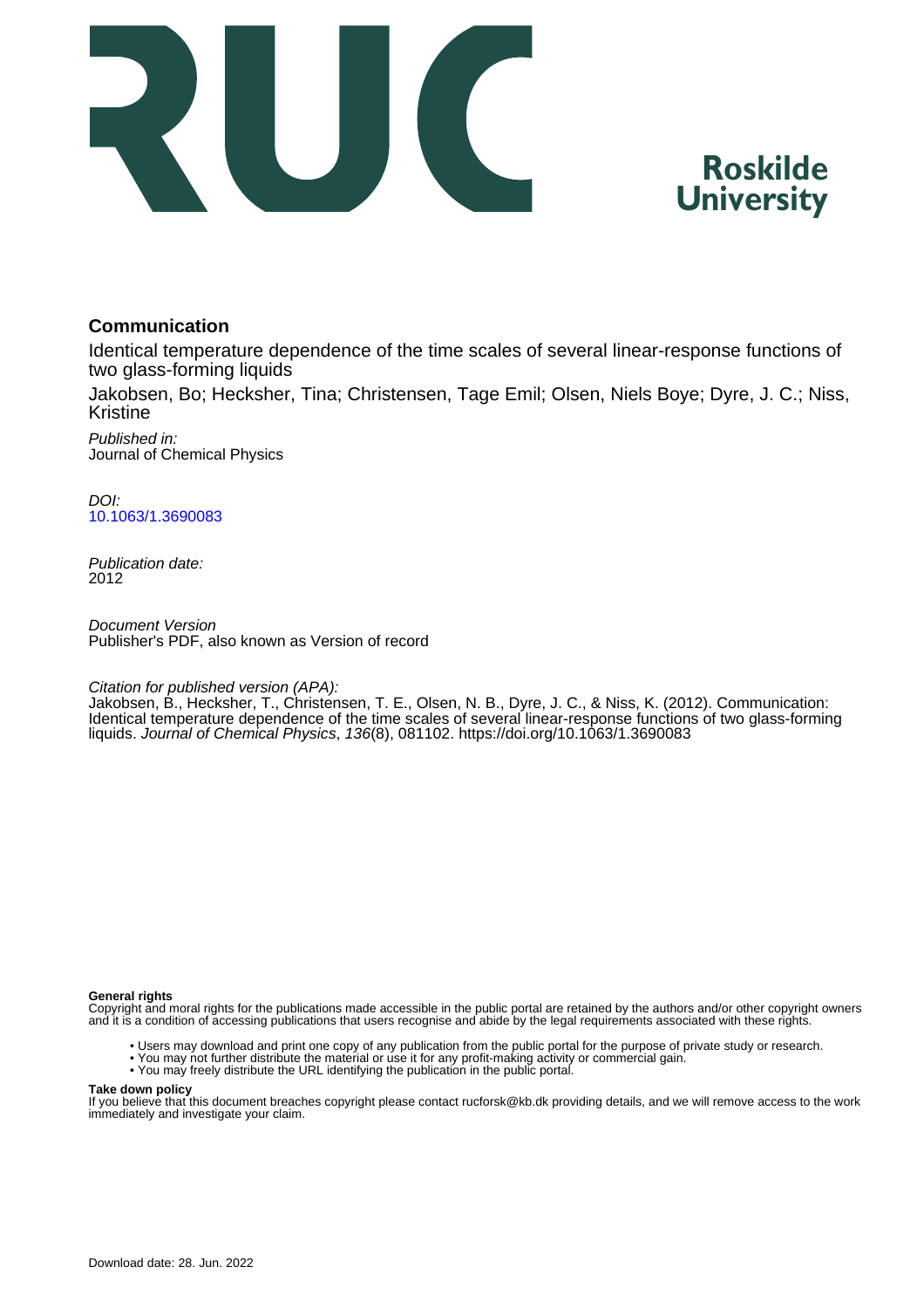**D** The Journal of<br> **Chemical Physics** 

# Communication: Identical temperature dependence of the time scales of several linear-response functions of two glass-forming liquids

[Bo Jakobsen,](http://jcp.aip.org/search?sortby=newestdate&q=&searchzone=2&searchtype=searchin&faceted=faceted&key=AIP_ALL&possible1=Bo Jakobsen&possible1zone=author&alias=&displayid=AIP&ver=pdfcov) [Tina Hecksher,](http://jcp.aip.org/search?sortby=newestdate&q=&searchzone=2&searchtype=searchin&faceted=faceted&key=AIP_ALL&possible1=Tina Hecksher&possible1zone=author&alias=&displayid=AIP&ver=pdfcov) [Tage Christensen](http://jcp.aip.org/search?sortby=newestdate&q=&searchzone=2&searchtype=searchin&faceted=faceted&key=AIP_ALL&possible1=Tage Christensen&possible1zone=author&alias=&displayid=AIP&ver=pdfcov), [Niels Boye Olsen](http://jcp.aip.org/search?sortby=newestdate&q=&searchzone=2&searchtype=searchin&faceted=faceted&key=AIP_ALL&possible1=Niels Boye Olsen&possible1zone=author&alias=&displayid=AIP&ver=pdfcov), [Jeppe C. Dyre](http://jcp.aip.org/search?sortby=newestdate&q=&searchzone=2&searchtype=searchin&faceted=faceted&key=AIP_ALL&possible1=Jeppe C. Dyre&possible1zone=author&alias=&displayid=AIP&ver=pdfcov) et al.

Citation: [J. Chem. Phys. 1](http://jcp.aip.org/?ver=pdfcov)36, 081102 (2012); doi: 10.1063/1.3690083 View online: [http://dx.doi.org/10.1063/1.3690083](http://link.aip.org/link/doi/10.1063/1.3690083?ver=pdfcov) View Table of Contents: [http://jcp.aip.org/resource/1/JCPSA6/v136/i8](http://jcp.aip.org/resource/1/JCPSA6/v136/i8?ver=pdfcov) Published by the [American Institute of Physics.](http://www.aip.org/?ver=pdfcov)

## Additional information on J. Chem. Phys.

 $\Delta$ 

Journal Homepage: [http://jcp.aip.org/](http://jcp.aip.org/?ver=pdfcov) Journal Information: [http://jcp.aip.org/about/about\\_the\\_journal](http://jcp.aip.org/about/about_the_journal?ver=pdfcov) Top downloads: [http://jcp.aip.org/features/most\\_downloaded](http://jcp.aip.org/features/most_downloaded?ver=pdfcov) Information for Authors: [http://jcp.aip.org/authors](http://jcp.aip.org/authors?ver=pdfcov)

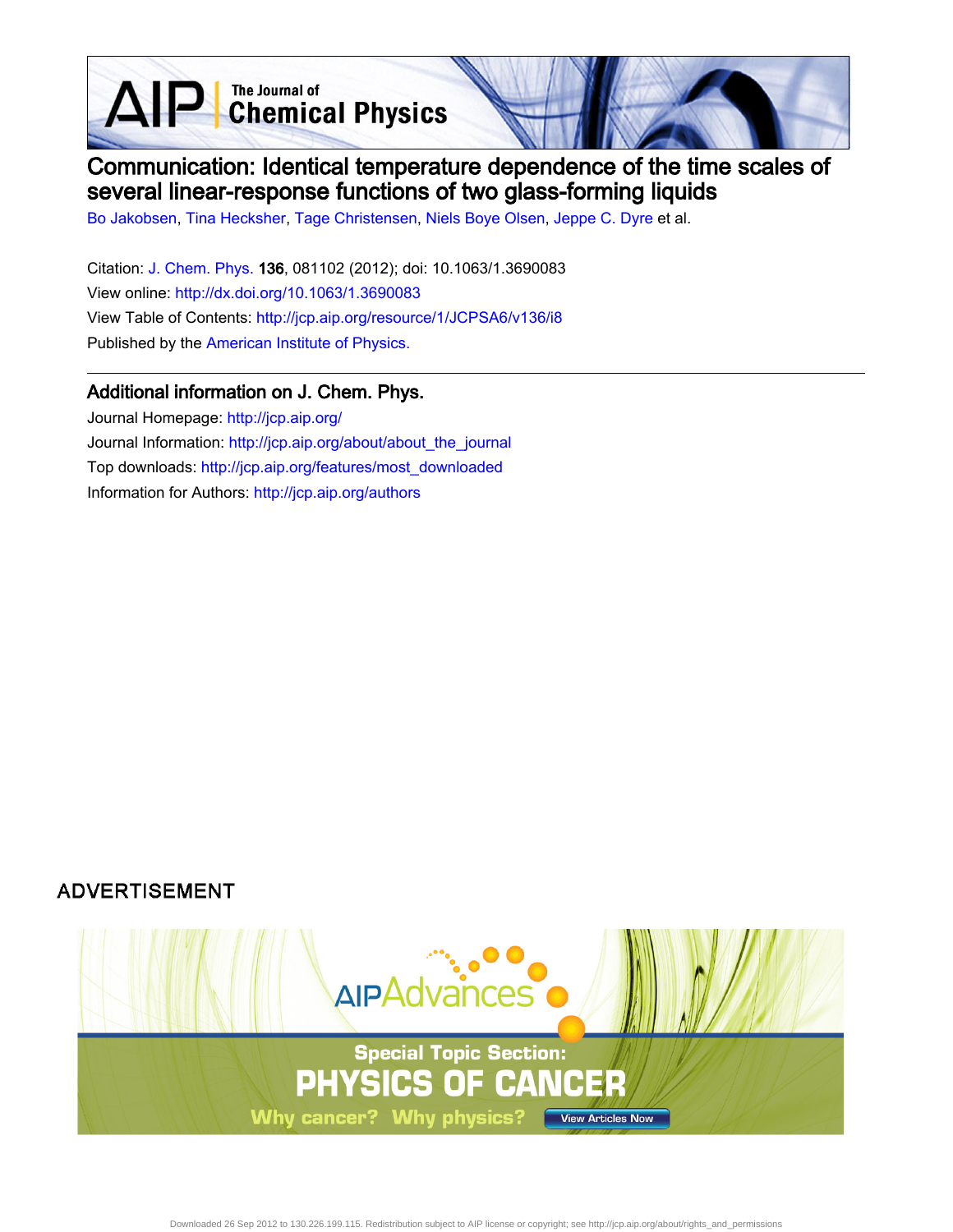# **[Communication: Identical temperature dependence of the time scales](http://dx.doi.org/10.1063/1.3690083) [of several linear-response functions of two glass-forming liquids](http://dx.doi.org/10.1063/1.3690083)**

Bo Jakobsen,<sup>[a\)](#page-2-0)</sup> Tina Hecksher, Tage Christensen, Niels Boye Olsen, Jeppe C. Dyre, and Kristine Niss

*DNRF centre "Glass and Time", IMFUFA, Department of Sciences, Roskilde University, P.O. Box 260, DK-4000 Roskilde, Denmark*

(Received 9 January 2012; accepted 10 February 2012; published online 24 February 2012)

The frequency-dependent dielectric constant, shear and adiabatic bulk moduli, longitudinal thermal expansion coefficient, and longitudinal specific heat have been measured for two van der Waals glassforming liquids, tetramethyl-tetraphenyl-trisiloxane (DC704) and 5-polyphenyl-4-ether. Within the experimental uncertainties the loss-peak frequencies of the measured response functions have identical temperature dependence over a range of temperatures, for which the Maxwell relaxation time varies more than nine orders of magnitude. The time scales are ordered from fastest to slowest as follows: Shear modulus, adiabatic bulk modulus, dielectric constant, longitudinal thermal expansion coefficient, and longitudinal specific heat. The ordering is discussed in light of the recent conjecture that van der Waals liquids are strongly correlating, i.e., approximate single-parameter liquids. *© 2012 American Institute of Physics*. [\[http://dx.doi.org/10.1063/1.3690083\]](http://dx.doi.org/10.1063/1.3690083)

A liquid has several characteristic times. $1-4$  $1-4$  One is the Maxwell relaxation time determining how fast stress relaxes  $\tau_M \equiv \eta/G_{\infty}$ , where  $\eta$  is the shear viscosity and  $G_{\infty}$  the instantaneous shear modulus.<sup>5</sup> Other characteristic times are identified by writing  $D = a^2/\tau_D$ , in which *D* may be particle, heat, or the transverse momentum diffusion constant, and *a* is the intermolecular distance. Further characteristic times are the inverse loss-peak frequencies (i.e., frequencies of maximum imaginary part) of different complex frequencydependent linear-response functions. $6,7$  $6,7$  For low-viscosity liquids like ambient water the characteristic times are all of the same order of magnitude, in the picosecond range, and only weakly dependent on temperature.

Supercooling a liquid increases dramatically its viscosity; $8-12$  $8-12$  most characteristic times likewise increase dramatically. The metastable equilibrium liquid can be cooled until the relaxation times become of order  $10^{15}$  times larger than for the low-viscosity liquid, at which point the system falls out of metastable equilibrium and forms a glass. At typical laboratory cooling rates (K*/*min) the glass transition takes place when  $\tau_M$  is of order 100 s.<sup>[8–](#page-5-5)[12](#page-5-6)</sup>

Even though most characteristic times increase dramatically when the liquid is cooled, they are generally not identical. Different measured quantities and different definitions of the characteristic time scale lead to different characteristic times. A trivial example is the difference between the time scales of the bulk modulus and its inverse in the frequency domain, the bulk compressibility. More interestingly, some time scales might have quite different temperature dependence; this is often referred to as a *decoupling* of the corresponding microscopic processes.

Several relaxation time decouplings have been reported in the ultraviscous liquid state above the glass transition. Significant decoupling takes place for some glass-forming molten salts like "CKN" (a  $60/40$  mixture of Ca(NO<sub>3</sub>)<sub>2</sub> and  $KNO<sub>3</sub>$  (Ref. [13\)](#page-5-7)), where the conductivity relaxation time at the glass transition is roughly  $10^4 - 10^5$  times smaller than  $\tau_{\rm M}$ .<sup>[14,](#page-5-8) [15](#page-5-9)</sup> This reflects a decoupling of the molecular motions, with the cations diffusing much faster than the nitrate ions.<sup>[15](#page-5-9)</sup> A more recent discovery is the decoupling of translational and rotational motion in most molecular liquids, for which one often finds that molecular rotations are 10–100 times slower than expected from the diffusion time. $16-18$  $16-18$  This is generally believed to reflect dynamic heterogeneity of glass-forming liquids.<sup>16–[19](#page-5-12)</sup> Angell in 1991 suggested a scenario consisting of "a series of decouplings which occurs on decreasing temperature", sort of a hierarchy. He cautiously added, though, that "more data are urgently needed to decide if this represents the general case".<sup>[15](#page-5-9)</sup>

Some linear-response functions like the thermoviscoelastic and shear-mechanical ones are difficult to measure reli-ably for ultraviscous liquids.<sup>[20](#page-5-13)[–22](#page-5-14)</sup> To the best of our knowledge there are no studies of their possible decoupling. This paper presents such data, together with conventional dielectric data. The purpose is to establish the order of relaxation times among the different quantities and, in particular, to investigate whether or not they show a decoupling upon approaching the glass-transition temperature.

### **I. EXPERIMENTAL RESULTS**

We have measured the complex, frequency-dependent dielectric constant  $\varepsilon(\omega)$ , shear modulus  $G(\omega)$ , <sup>[20,](#page-5-13) [23](#page-5-15)</sup> adiabatic bulk modulus  $K_S(\omega)$ , <sup>[23,](#page-5-15) [24](#page-5-16)</sup> and longitudinal specific heat  $c_l(\omega)$ (Ref. [25\)](#page-5-17) on the two van der Waals bonded glass-forming liquids tetramethyl-tetraphenyl-trisiloxane (DC704) and 5 polyphenyl-4-ether (5PPE) (commercial vacuum-pump oils). For DC704, the time-dependent longitudinal thermal expansion coefficient  $\alpha_l(t)$  (Ref. [26\)](#page-5-18) was also measured (see

<span id="page-2-0"></span>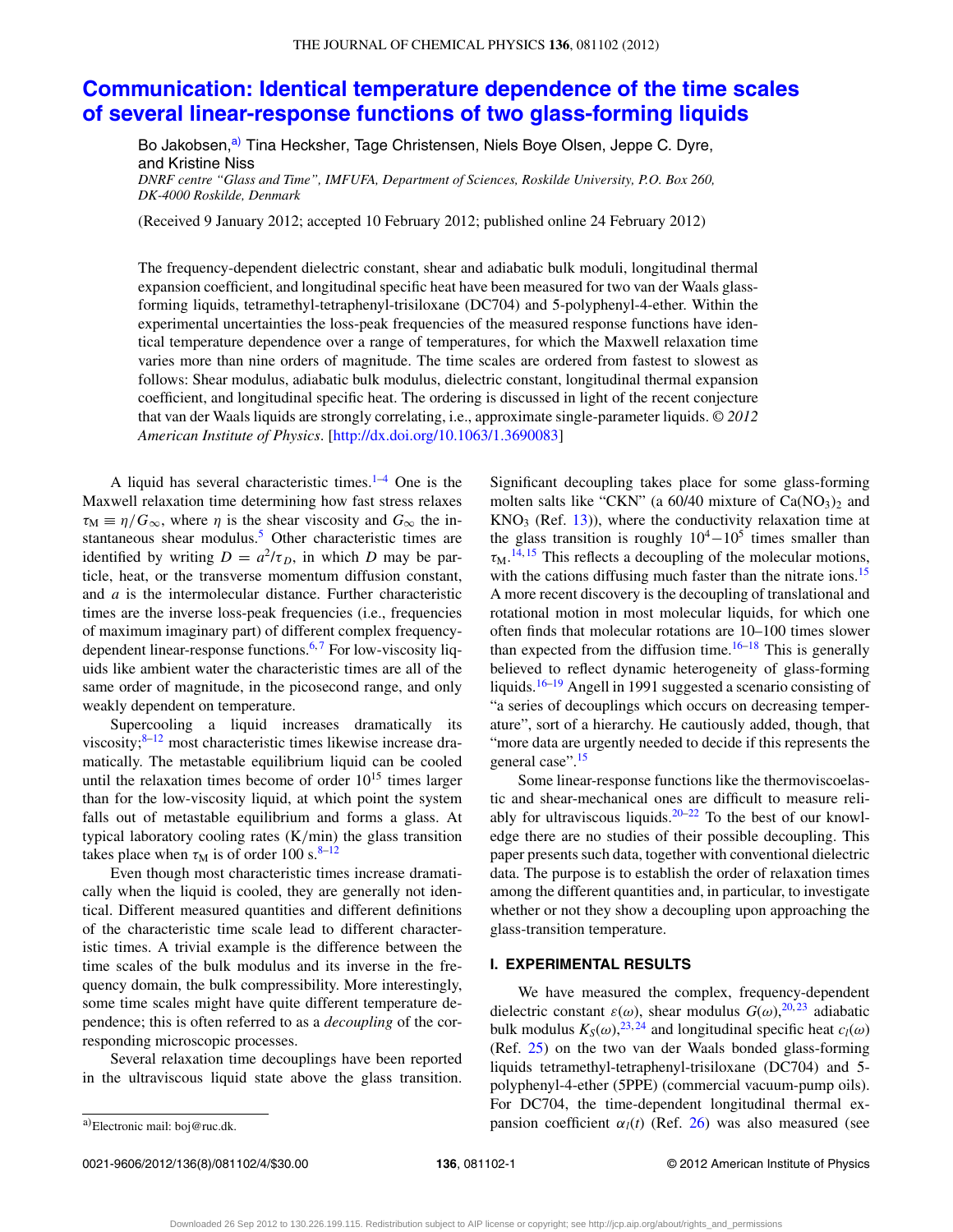<span id="page-3-0"></span>

FIG. 1. Example of data from which loss-peak positions are found. Main part: Normalized imaginary parts of the following complex response functions: shear modulus  $G(\omega)$ , adiabatic bulk modulus  $K_S(\omega)$ , dielectric constant  $\epsilon(\omega)$ , and longitudinal specific heat  $c_l(\omega)$ , as functions of frequency for 5-polyphenyl-4-ether (5PPE) at *T* = 252.5 K. Inset: Time-dependent longitudinal expansion coefficient  $\alpha_l(t)$  at  $T = 209.2$  K for tetramethyl-tetraphenyltrisiloxane (DC704), measured by a technique which is not applicable to 5PPE.

supplementary material<sup>27</sup> for details). We note that both liquids have linear-response functions that to a good approximation obey time-temperature superposition  $(TTS)$ ,  $^{23, 28, 29}$  $^{23, 28, 29}$  $^{23, 28, 29}$  $^{23, 28, 29}$  $^{23, 28, 29}$  i.e., their loss-peak shapes are temperature independent in log-log plots. Moreover, the two liquids have only small beta relaxations, they rarely crystallize, and they are generally very stable and reproducible—altogether these two liquids are very suitable for fundamental studies.

Three of the measured quantities ( $\alpha_l$ ,  $c_l$ , and  $K_S$ ) are closely related to one complete set of independent scalar thermoviscoelastic response functions:<sup>[30,](#page-5-22)[48](#page-5-23)</sup>  $c_p$ ,  $\alpha_p$ , and  $\kappa_T$  (the relations are given in the supplementary material $^{27}$ ). Measurements of such a complete set of three scalar thermoviscoelastic response functions are rare, if at all existing for any glassforming liquid.

Figure [1](#page-3-0) shows the normalized loss peaks as functions of frequency of  $G(\omega)$ ,  $K_S(\omega)$ ,  $\epsilon(\omega)$ , and  $c_l(\omega)$  for 5PPE at 252.5 K. The inset shows data for the time-dependent  $\alpha_l(t)$ at  $T = 209.2$  K for DC704. The frequency-domain data allow for direct determination of the loss-peak frequencies (*ν*lp); the time-domain data were Laplace transformed to give an equiv-alent loss-peak frequency.<sup>[26](#page-5-18)</sup>

The measurements give both real and imaginary parts of the complex response functions, allowing us to calculate two other relevant characteristic frequencies, namely the inverse Maxwell time  $1/(2\pi \tau_M)$  ( $\eta$  and  $G_{\infty}$  can be found from  $G(\omega)$ ) and the loss-peak frequency of the adiabatic compressibility  $\kappa_S(\omega) = 1/K_S(\omega)$ . Figure [2\(a\)](#page-3-1) shows the temperature depen-dence of the seven characteristic frequencies for DC704.<sup>[31](#page-5-24)</sup> The data cover more than nine decades in relaxation time (from  $T_g$  and up). Clearly, the time scales for the response functions follow each other closely.

Figure  $2(b)$  plots the characteristic frequencies in terms of a *"time-scale index"* defined as the logarithmic distance to the dielectric loss-peak frequency.<sup>[33](#page-5-25)</sup> For both liquids the time-scale indices are temperature independent within the experimental uncertainty, that is, the characteristic time scales

<span id="page-3-1"></span>

FIG. 2. (a) Seven characteristic frequencies (based on five measured quantities) as functions of temperature for DC704. The full curve is a fit of the dielectric data to a parabolic function<sup>[32](#page-5-26)</sup> (see supplementary material<sup>27</sup> for details on this function), used for extrapolation of the dielectric data to low temperatures. Filled symbols ( $\tau_M$  and  $\kappa_S$ ) indicate a quantity that is not measured directly but derived from one of the measured quantities. Error bars on *cl* data were estimated by assuming an additive influence from the underlying spurious frequency dependence of the raw data, $25$  varying its influence on the loss peak from negligible to maximal. Equivalent data are given for 5PPE in the supplementary material. $27$  (b) Time-scale index of all measured response functions (symbols as in the top figure) with respect to the dielectric constant for the two liquids DC704 and 5PPE. The time-scale index is plotted as function of the dielectric loss-peak frequency (common x-axis), which represents the temperature (also given for each liquid). For both liquids the time-scale index for all quantities are temperature independent within the experimental uncertainty, that is, the measured quantities have the same temperature dependence of their characteristic time scales.

of the measured quantities change in the same way with temperature.

This finding constitutes the main result of the present paper, showing that the time scales for these response functions are strongly coupled, in contrast to the observed decoupling between translational diffusion and rotation $16-18$  and at variance with the scenario suggested by Angell.<sup>15</sup>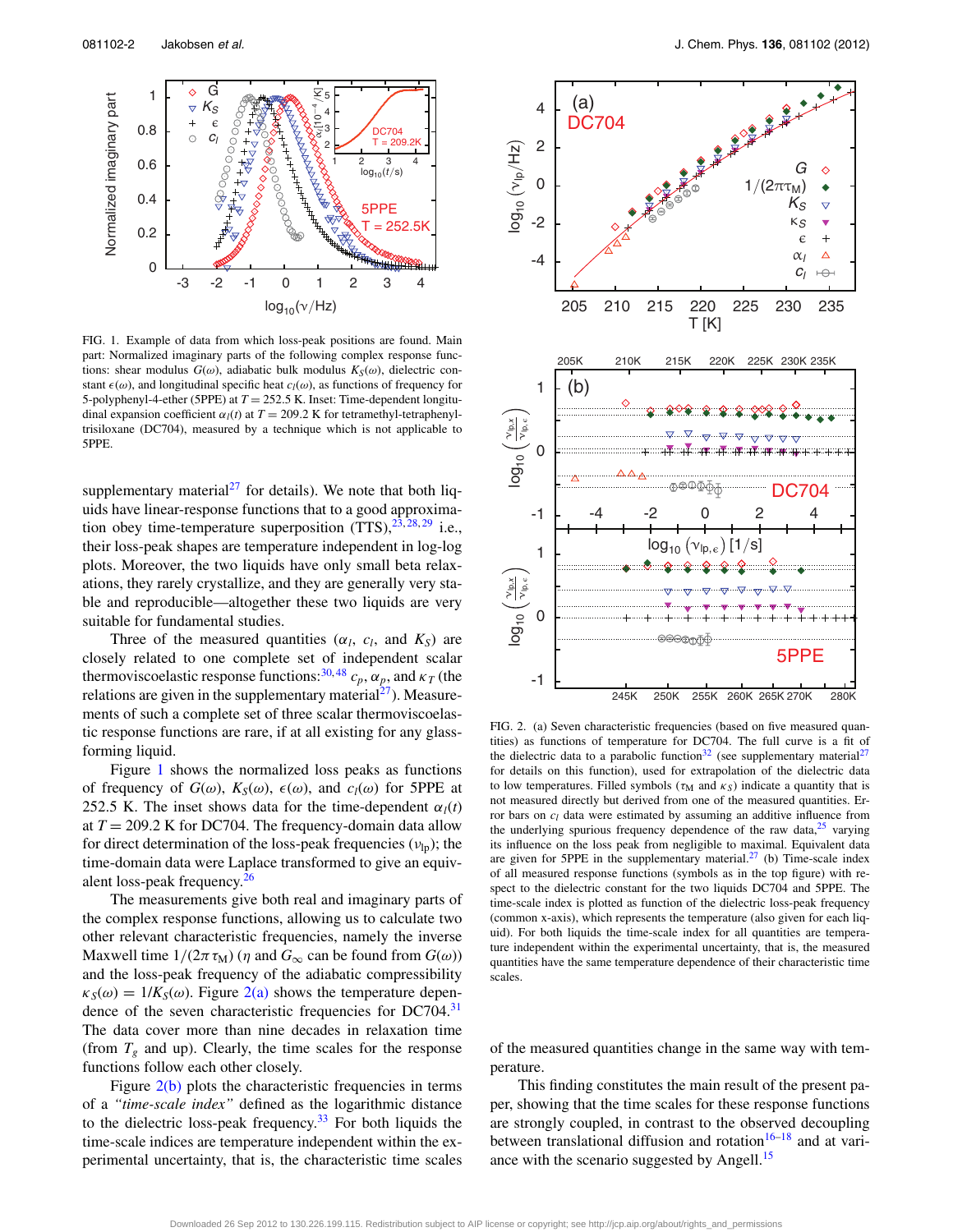#### **II. DISCUSSION**

The fastest response function is the shear modulus. It has previously been reported that this quantity is faster than dielectric relaxation for a number of glass-forming liquids (see e.g., Refs. [29](#page-5-21) and [34](#page-5-27) and references therein), a fact that the Gemant-DiMarzio-Bishop model explains qualitatively.<sup>35</sup> The dielectric relaxation is faster than the specific heat (this difference cannot be attributed to measuring  $c_l$  and not  $c_p$  (Ref. [27\)](#page-5-19)). For glycerol the same tendency has been reported $36,37$  $36,37$  but with a fairly small difference in time scales of  $c_p$  and  $\epsilon$  ( $\approx$ 0.2 decades). However, a consistent interpretation of dielectric hole-burning experiments on glycerol was arrived at by assuming that these two time scales coincide. $38$ For propylene glycol the opposite trend has been reported.<sup>[36](#page-5-29)</sup> Regarding volume and enthalpy relaxation there is likewise no general trend in the literature; some glassformers have slower enthalpy than volume relaxation, others the opposite. $39-41$  $39-41$ Clearly, more work is needed to identify any possible general trends. However, such comparisons are generally difficult, as it requires a precision in absolute temperature at least better than 1 K between the experiments. This is very difficult to obtain, and it could be speculated that some of the contradicting results could be explained this way. In our experiments all quantities except the longitudinal thermal expansion coefficient were measured in the same cryostat (for technical details see the supplementary material<sup>27</sup>).

What does theory have to say about the decoupling among relaxation functions and why some are faster than others? As mentioned, there are three independent scalar thermoviscoelastic response functions. There is no *a priori* reason these should have even comparable loss-peak frequencies. Moreover, both the dielectric constant and the shear modulus are linear-response functions that do not belong to the class of scalar thermoviscoelastic response functions; these two functions could in principle have relaxation times entirely unrelated to those of the scalar thermoviscoelastic response functions. All in all, general theory does not explain our findings.

As mentioned earlier, the two investigated liquids obey TTS to a good approximation and have very small (if existing) beta relaxations. In an earlier work, $2<sup>9</sup>$  some of us noticed that the time-scale index between shear mechanical and dielectric relaxation is only significantly temperature dependent for systems with a significant beta relaxation. In Ref. [42,](#page-5-34) it was shown for a number of systems (including systems with a pronounced beta relaxation) that the dielectric relaxation and the aging rate after a temperature jump follow the same *"inner clock"*; these results were obtained at temperatures where the alpha and beta relaxations are well separated. Based on this, one might speculate that some (or all) of the temperature dependencies of the time-scale index reported in the literature could be due to the difference in the influence from the beta relaxation between the measured response functions (see e.g., Ref. [43](#page-5-35) for a comparison of the influence in shear mechanical and dielectric relaxation).

## **A. Comparison to a "perfectly correlating liquid"**

The class of so-called "strongly correlating" liquids was recently identified.<sup>[44](#page-5-36)</sup> This class includes most or all van der

<span id="page-4-1"></span>

FIG. 3. Time-scale indices of  $c_l$ ,  $\alpha_l$ , and  $\kappa_S$  for DC704 (blue symbols, left y-axis) and for the single-parameter model-liquid (red symbols, right y-axis) (see supplementary material<sup>27</sup> for details on the model calculation). The two axis have been shifted with respect to each other to give an overall best overlap of the indices. For the experimental data the time-scale index is given relative to the dielectric loss-peak frequency ( $v_{lp,\epsilon}$ ). The reported quantity is the mean over the index in Fig.  $2(b)$ , the error is based on the standard deviation (in the case of *cl* a mean over maximum and minimum based on the error bars on the loss-peak frequency was used). For the single-parameter modelliquid the index is with respect to the common loss-peak frequency of  $\alpha_p$ ,  $c_p$ , and  $\kappa_T(\nu_{\text{lp},f})$ . The model liquid has the same order of the time scales as the real liquid, but the differences in the time scales are underestimated in the model.

Waals and metallic liquids but not the covalently-bonded, hydrogen-bonded, or ionic liquids. In computer simulations strongly correlating liquids are characterized by strong correlations between constant-volume equilibrium fluctuations of virial and potential energy.<sup>44</sup> These liquids are approximate single-parameter liquids, i.e., they do not have three independent isotropic scalar thermoviscoelastic response functions but to a good approximation merely one.<sup>45</sup> A perfect single-parameter liquid obeys<sup>[46](#page-5-38)</sup>

<span id="page-4-0"></span>
$$
\frac{T_0 \alpha_p''(\omega)}{c_p''(\omega)} = \gamma_{Tp} = \frac{\kappa_T''(\omega)}{\alpha_p''(\omega)},\tag{1}
$$

where  $\gamma_{T_p}$  is a constant. Experimental evidence that DC704 is a strongly correlating liquid, was very recently presented in Ref. [47.](#page-5-39)

We tested how well our results conform to the predictions for a perfectly correlating liquid. If thermoviscoelastic response functions obey Eq.  $(1)$ , their loss-peak frequencies should be identical at all temperatures. A single-parameter model liquid was constructed by assuming Eq. [\(1\)](#page-4-0) to hold, with high-frequency limits and relaxation strengths of the quantities chosen to be as close as possible to those measured for DC704. The quantities  $\alpha_l(\omega)$ ,  $c_l(\omega)$ , and  $\kappa_s(\omega)$  were calculated in the model (see supplementary material $^{27}$  $^{27}$  $^{27}$  for details).

Figure [3](#page-4-1) compares the characteristic frequencies of  $c_l$ ,  $\alpha_l$ , and  $\kappa_S$  of our experiments to those of the model liquid. The order of the time scales for the model liquid matches the observations, i.e.,  $c_l$  slower than  $\alpha_l$  and  $\kappa_s$  faster than  $\alpha_l$ . However, the magnitude of the time-scale differences is significantly underestimated.